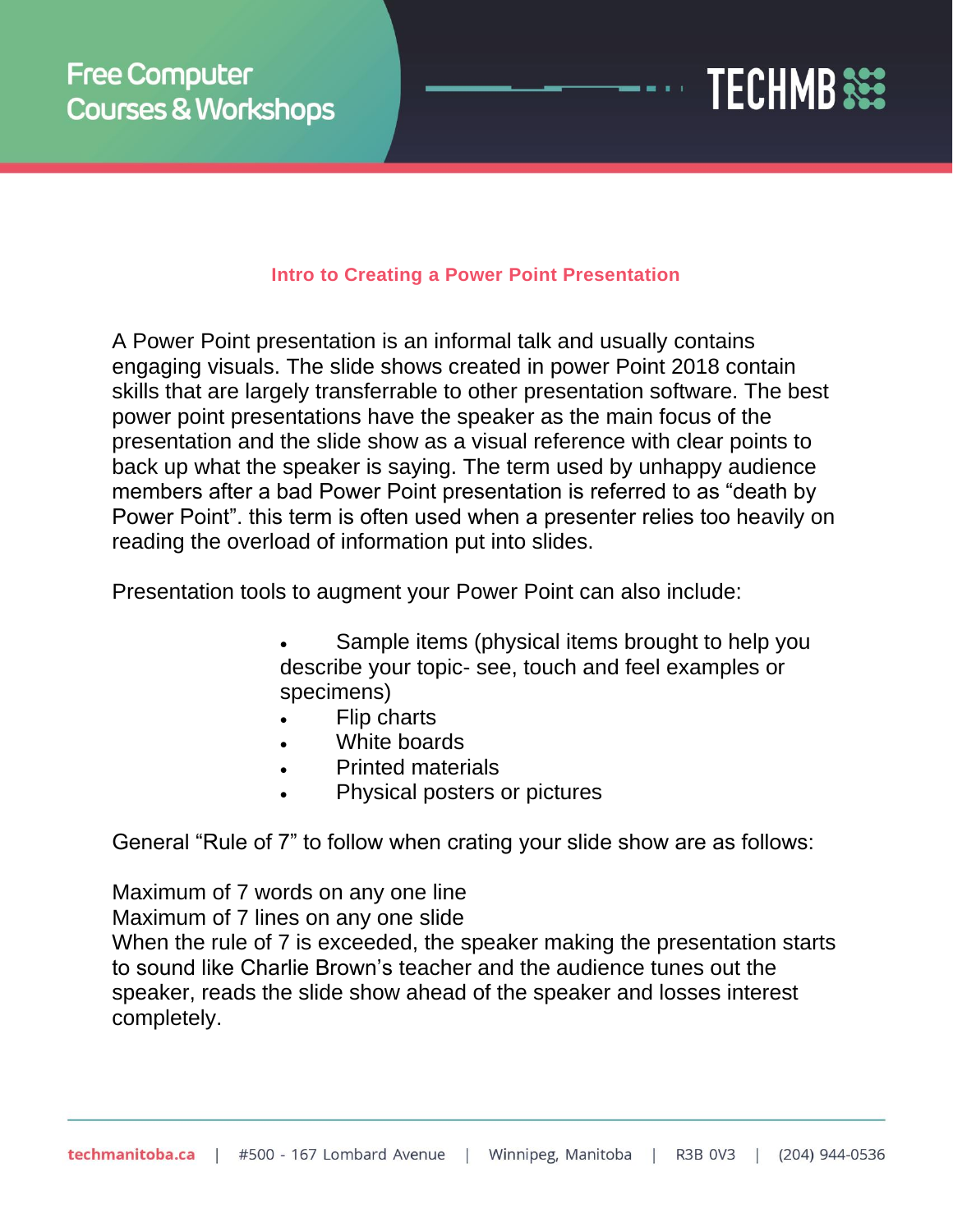

Let's avoid those "death by Power Point" pit falls and create your first dynamic slide show!

In Power Point 2018, part of the Microsoft Office Suite or Office 365 program, open a new Power Point Document. This will allow us to identify each function

| <b>Big Himming</b> | <b>State of Con-</b><br><b>Windows</b>                                                                                                                  | all industrial framely are<br>Stop More. Secure              | $-10$                                |
|--------------------|---------------------------------------------------------------------------------------------------------------------------------------------------------|--------------------------------------------------------------|--------------------------------------|
| Ribbon-            | $\overline{\phantom{a}}$                                                                                                                                | ₩<br>$8.7$ X 3 m ft n = 3 = 8 8 8 8 8<br><b>Page</b> in<br>÷ | <b>Buhra</b><br><b>C.</b> Research 1 |
|                    | <b>Mit Timese</b><br><b>High</b><br>$\frac{1}{2} \left( \frac{1}{2} \right) \left( \frac{1}{2} \right) \left( \frac{1}{2} \right)$<br><b>Literature</b> | Scott of Charles<br><b>Christian Institute</b>               | ia tanah r<br><b>SHOW</b>            |
| Slides tab         |                                                                                                                                                         |                                                              |                                      |
| Outline tab        |                                                                                                                                                         | Slide:                                                       |                                      |
| thumbnai           |                                                                                                                                                         | pane                                                         |                                      |
|                    |                                                                                                                                                         | Click to add title                                           |                                      |
|                    |                                                                                                                                                         | Click to add subtitle.                                       |                                      |
|                    |                                                                                                                                                         |                                                              |                                      |

### **Title Bar**

Displays the name of the current slide show

#### **[File Tab]**

Displays commands for opening, saving, and printing a presentation **Ribbon Bar**

Displays commands based on the [tab] selected above it (except for the [file] tab

### **Slides Tab**

This is the "normal view" in which the window is divided into three panes. You will use this view almost exclusively.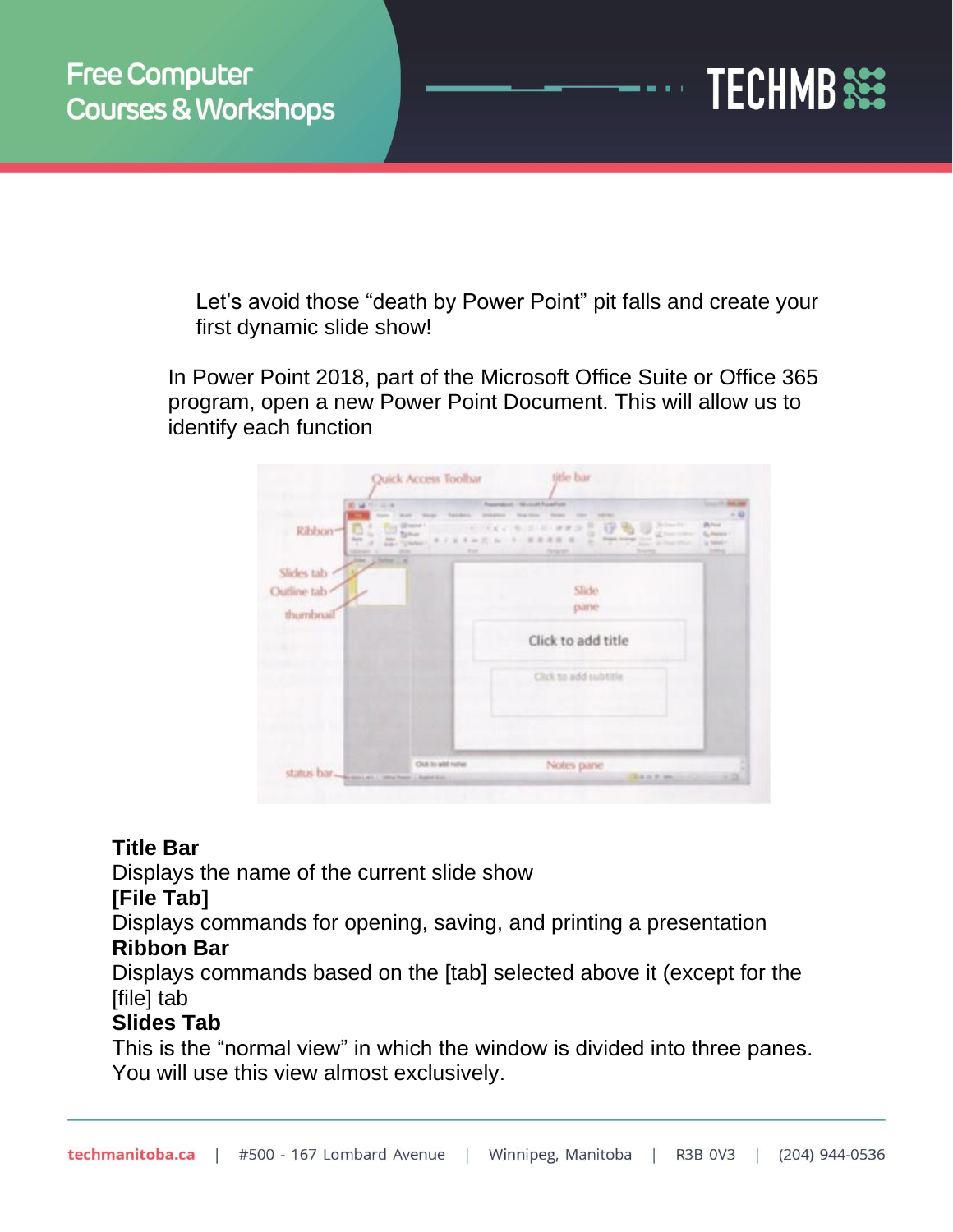

### **Outline Tab**

This changes the view to look more like Microsoft Word. Seldom used. **Thumbnail**

This shows a miniature version of each slide in your slide show

### **Notes Pane**

This location provides the opportunity for "speaker's notes" – notes for the presenter to see on a specific slide but not seen by the audience when the slideshow is run. These are printed with the slide for the presenter's personal copy of the handout.

### **Slide Pane**

Used to edit the contents of the current slide

### **Status Bar**

View information about the current slide show.

### **HANDS ON TIME: Practice Example**

Open PowerPoint and you will see the "Title Slide Layout".

- Placeholder for Main Title of your slide show
- Placeholder for the secondary title (or information) about your slide show.
- 1. Click on [Click Here to Add Title] and keyboard
- 2. Type in your incredible presentation title here

3. Note that on the left side of the text box – an [autofit] icon appeared. [autofit] made our text fit the box by reducing the size of the font so the text would all fit on two lines.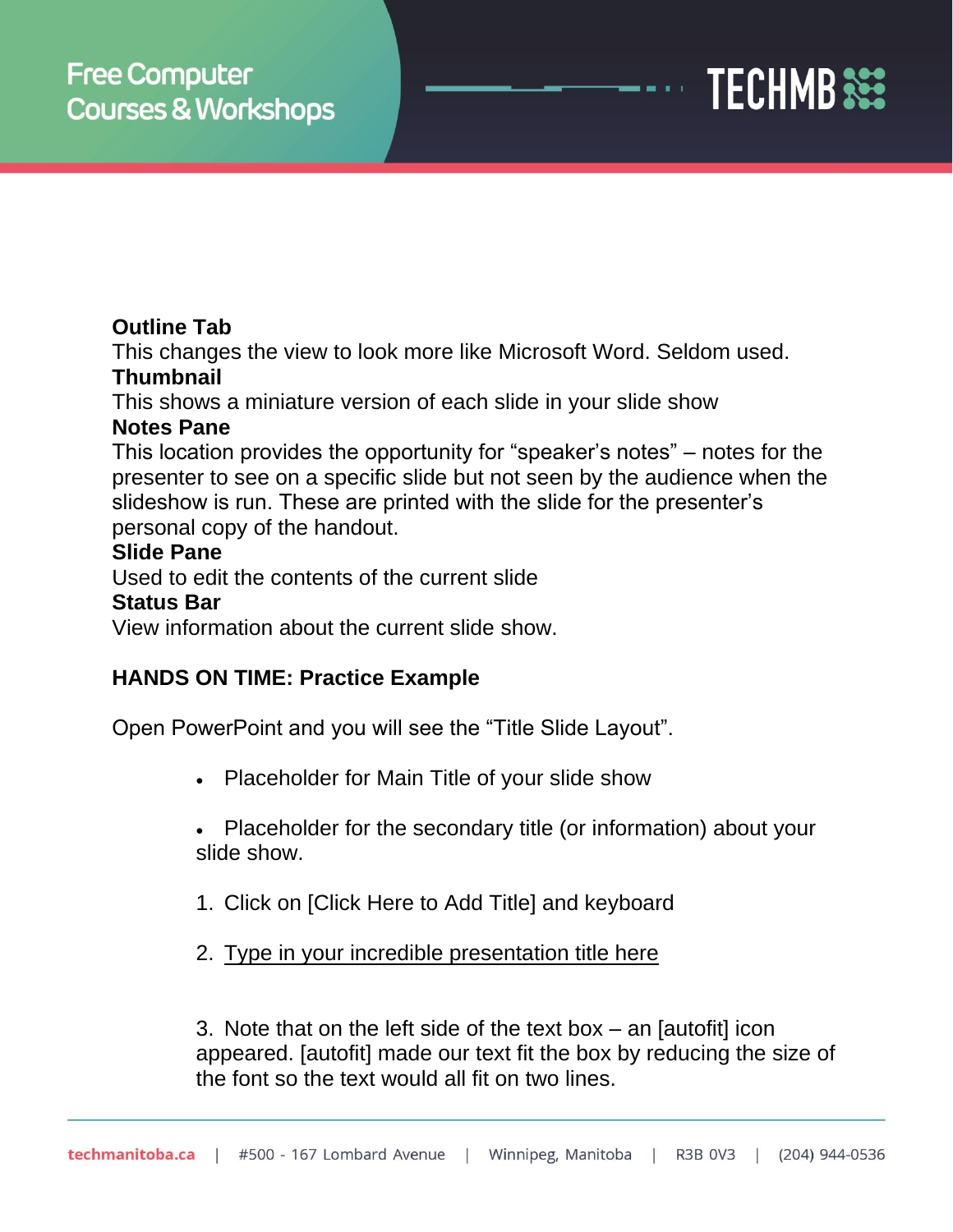

4. Let us assume you do not want to shrink the font.

5. Turn off [autofit] by clicking on the [autofit] icon that appears on the left side of the text box and choose [Stop fitting …]

6. Now, change the text you just keyboarded to: *something also incredibly interesting but not the first title.*

7. and format the text to be [bold]

8. Click in the [subtitle] box and keyboard your name – then – click anywhere outside of the box

9. You now want to add a slide  $-$  but  $-$  you want to change the template of the slide from "Title Slide Layout" to "Two Content Layout".

10. [Home] [Arrow beside New Slide] [Two Content Layout] \*\*\*If you don't have your own topic to enter, you can simply keyboard the following: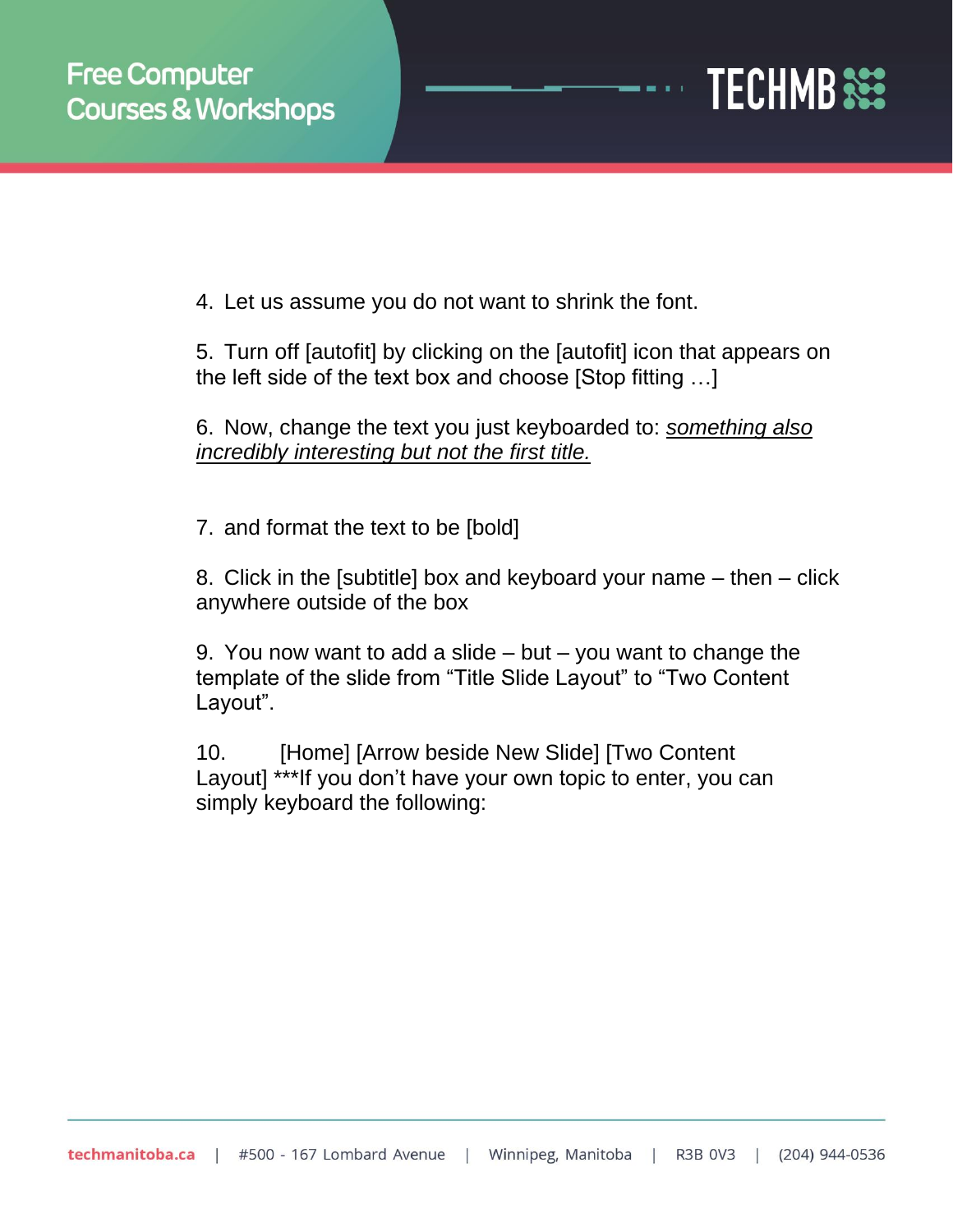# **TECHMB SEE**

## Introduction

- Made of minerals
- One type of mineral can One type of gemstone form several types of gemstones
- Some are rare, others common
- Found worldwide
- can have several names

- 11. Add another slide, change the format to: "Title and Content"
- 12. [Home] [Arrow beside New Slide] [Two Content Layout]

13. Add your own topic slide or continue to keyboard the following content:

### Quartz

- Occurs in crystals
- Very common mineral
- Examples: amethyst, citrine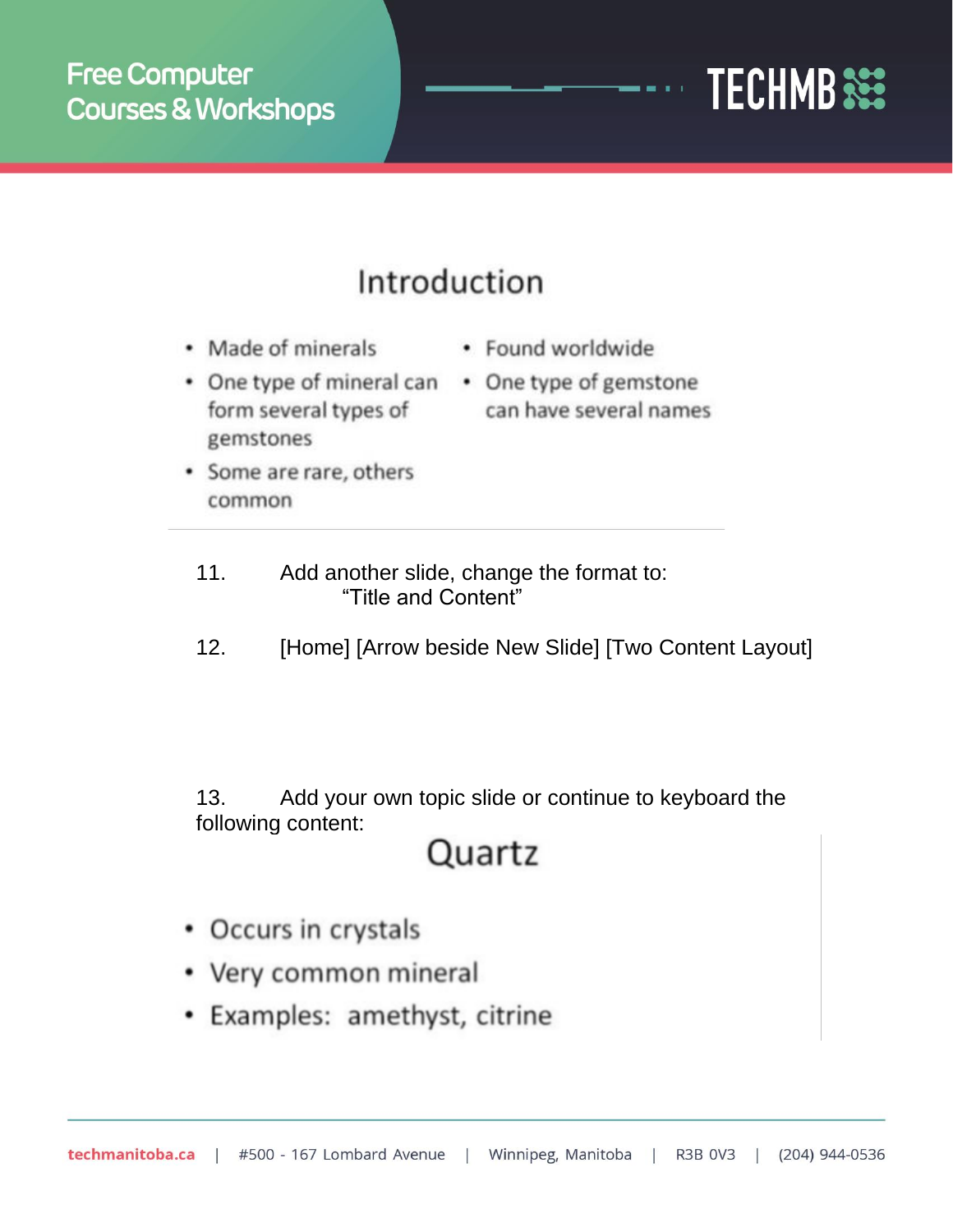

a. Add another slide with the same format as the last slide. PowerPoint 2018 remembers the last format – so - [Home] [New Slide]

b. Add your next topic slide, remembering the rule of seven or simply, keyboard the following:

### Beryl

- Very large crystals
- Found in Colombia, Australia, Russia
- Examples: emerald, aquamarine

c. Add another slide with the same format as the last slide. PowerPoint remembers the last format – so - [Home] [New Slide]

d. Enter your own topic information or continue to Keyboard the following:

## Corundum

- · Aluminum oxide material
- Found in USA, India, South Aferica
- Examples: ruby, sapphire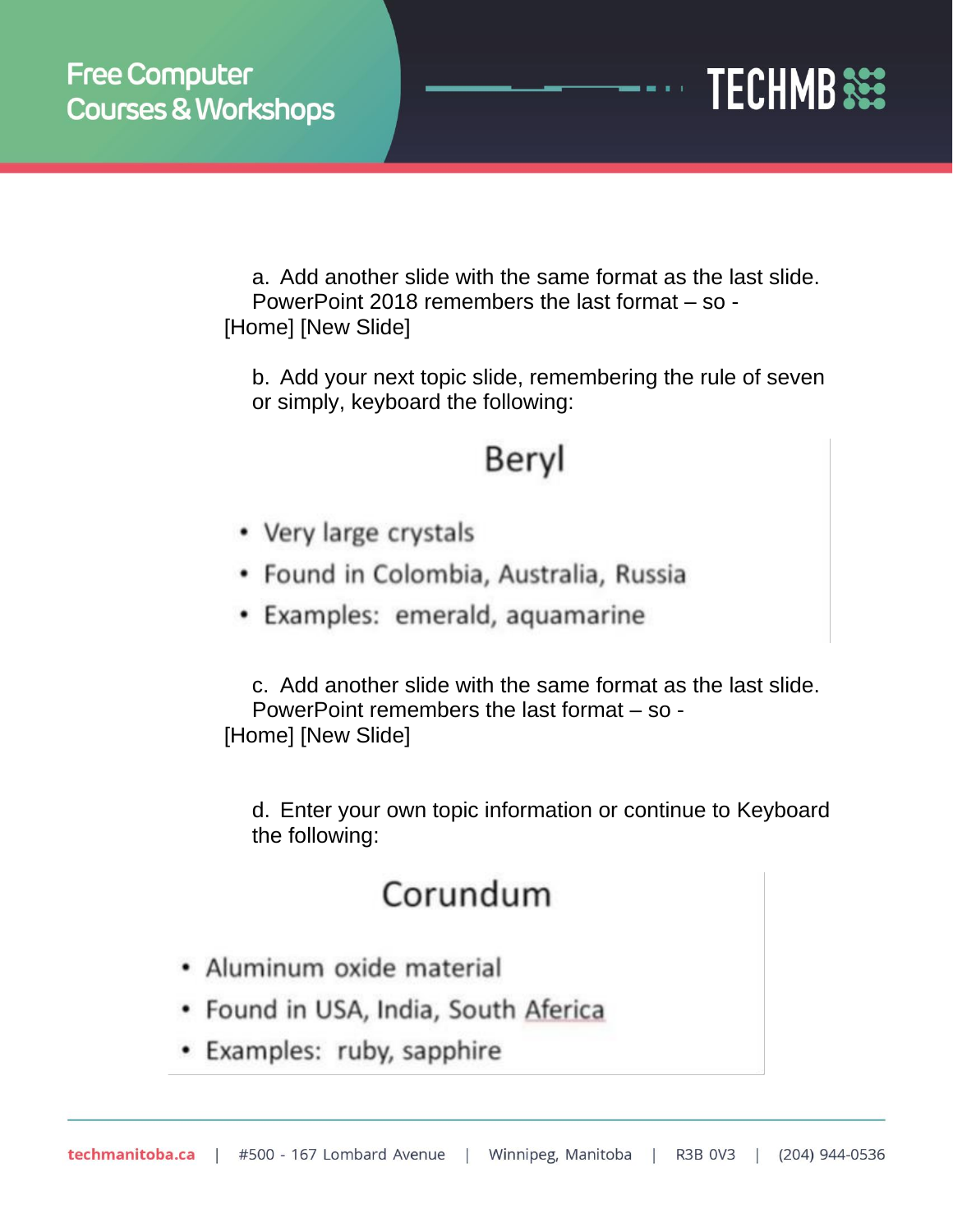

Add another slide with the same format as the last slide. PowerPoint remembers the last format – so - [Home] [New Slide] Keyboard the following:

14. Now, edit the summary so lists the minerals in alphabetical order

### Summary

- · Quartz: amethyst, citrine
- Corundum: ruby, sapphire
- · Beryl: emerald, aquamarine
- 15.

a. Now we want to edit the order of the slides so they match the alphabetical order shown in the summary. You need to switch to the "Slide Sorter View". On the bottom right of the screen – you will see four "view" icons. Click on the second icon – [Slide Sorter]

- 16. Drag slide 4 to between slides 2 and 3
- 17. Drag slide 5 to between slides 3 and 4
- 18. The mineral slides are now in alphabetical order.

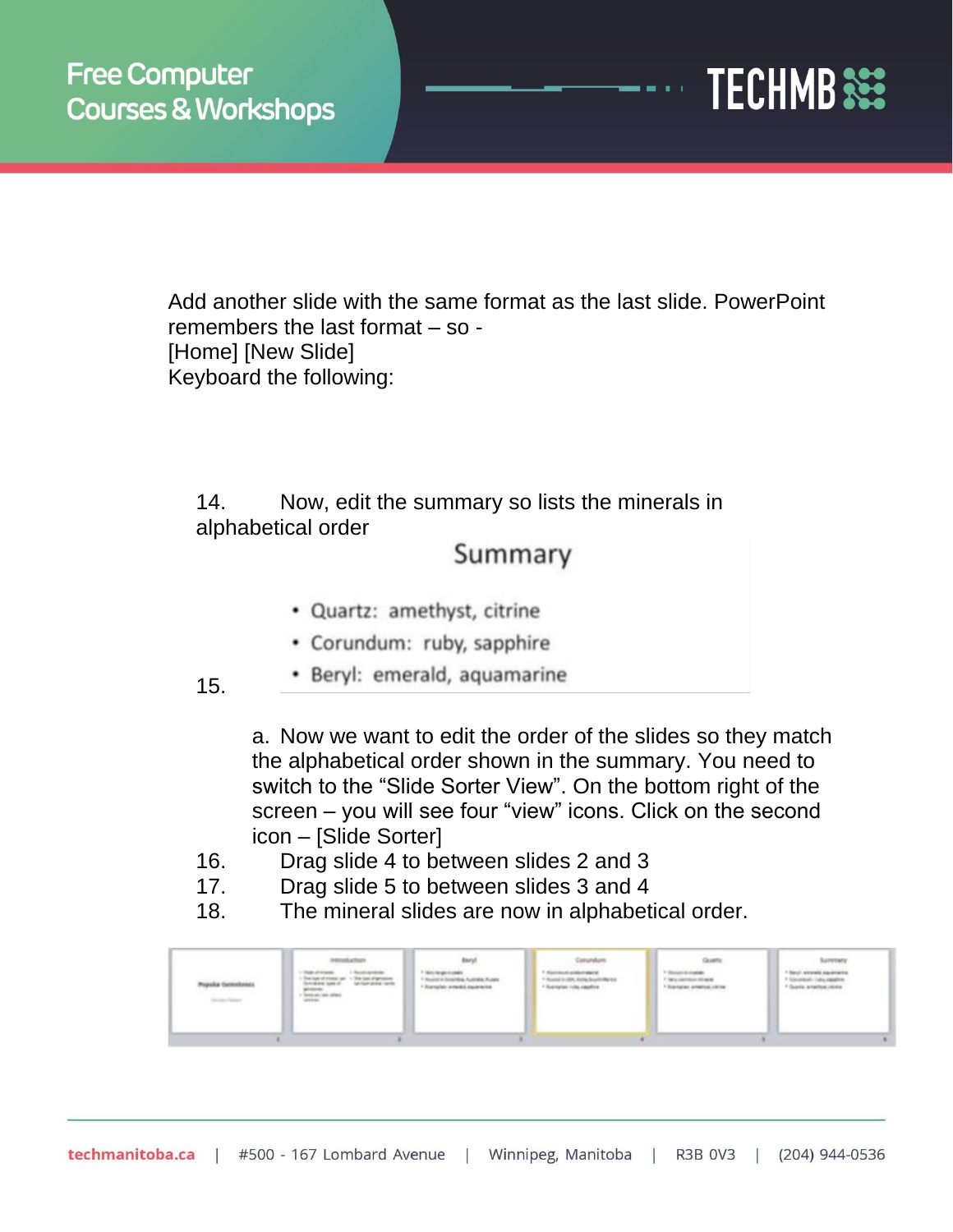

- 19. Now, save the slide show naming it: PP01\_Gemstone
- 20. **[File]** [Save As]
- 21. Navigate to the correct location
- 22. Change name to PP01\_Gemstone
- 23. [Save]

a. Now you wish to view your slide show. You must first click on the first slide in your show – in the left pane.

Switch to the "Slide Show View". On the bottom right of the screen – you will see four "view" icons. Click on the fourth icon

- [Slide Show]. The first slide will be displayed.
- 24. You can navigate thru your show with:
- a. [Spacebar] next slide and [Backspace] previous slide
- b. [Right arrow] next slide and [Left arrow] previous slide
- c. [Enter] next slide
- d. [Left mouse button] next slide
- e. [Escape] ends show

### **Creating a Custom Box Layout**

Sometimes the selection of box layouts under [New Slide] just does not provide exactly what you want. You may create a "custom layout".

- 25. [Home] [Arrow beside New Slide] [Blank]
- 26. Now create a [pane] with:
- 27. [Insert] [Text Box]
	- a. Drag with your [left mouse button] to create a pane do not worry about the size

b. Using the handles on the box – resize – then move to the desired location.

### **Section #2- Themes**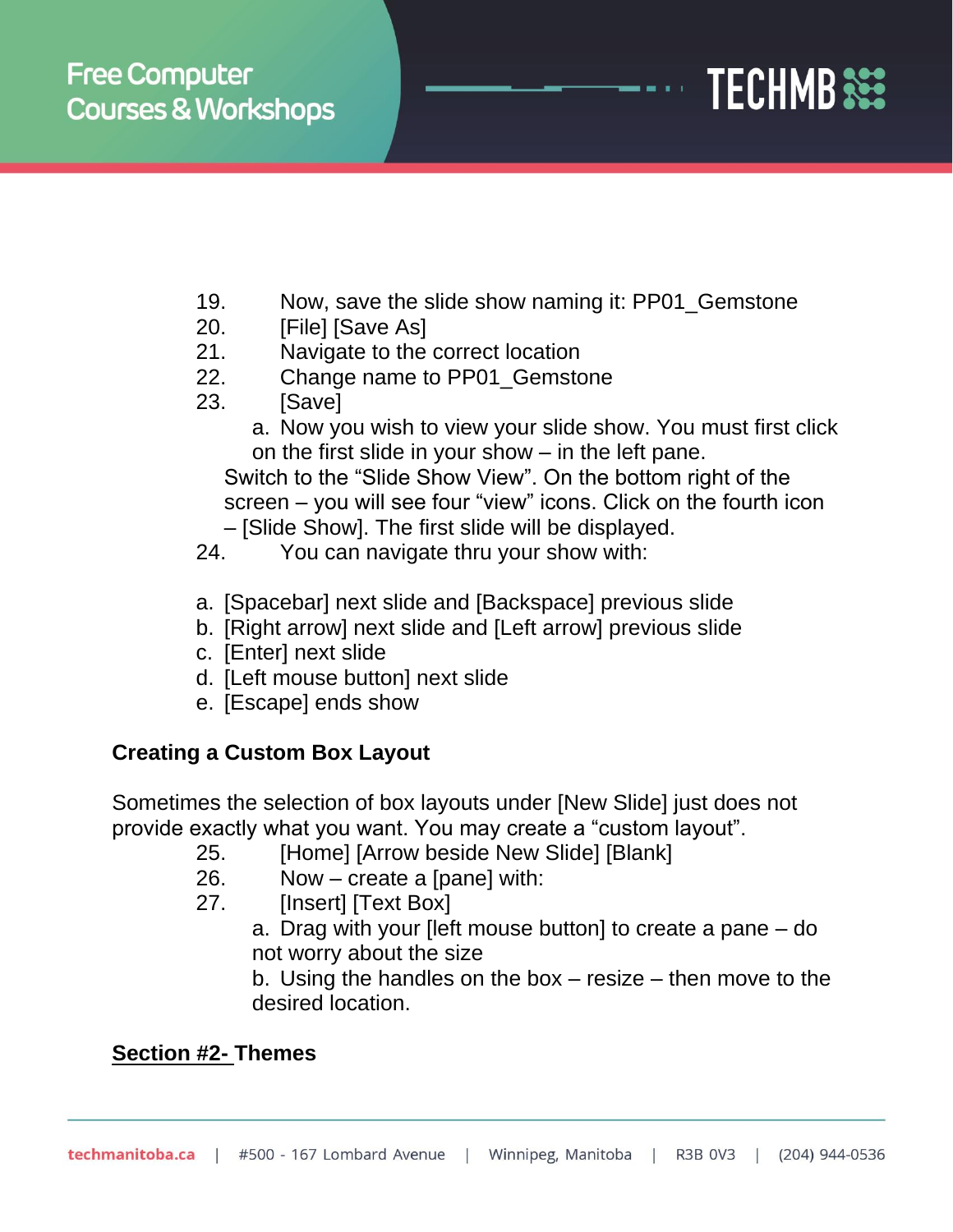

A theme is a named set of formats that changes the colors, fonts, backgrounds, and layouts. They are important to maintain a consistent look throughout a presentation and in multiple documents. Themes are accessible throughout the Microsoft Office Suite so that work created in any application will look like part of a professional document package.

The default theme is [Office]

To change the theme:

[Design] tab

[Theme] group

[Office] is the first "theme" icon. Note how your slide show changes as you move your mouse over the icons for the various themes.

You can customize the following settings within any theme:

- 1. Colors
- 2. Fonts
- 3. Effects

To customize a setting within a theme, click on the [down arrow] beside the name of the setting. Then – run your mouse down the options and watch the changes that take place on your displayed slide.

Normally you would apply a theme to a whole slide show. However – if you want a different theme on a few slides only – select them – then click the theme you wish. The same technique applies to customize part of a theme on specific slides within a slide show.

### **Practice Example:**

Open your saved slideshow PP01\_Gemstone , what you named your own topic and saved it as.

Change the **theme** of your whole show to [Apex].

Play your show to see the effects of the change.

Click on the [more] button (beside the last displayed theme icon) and change the **theme** of your whole show to [Paper].

Play your show to see the effects of the change.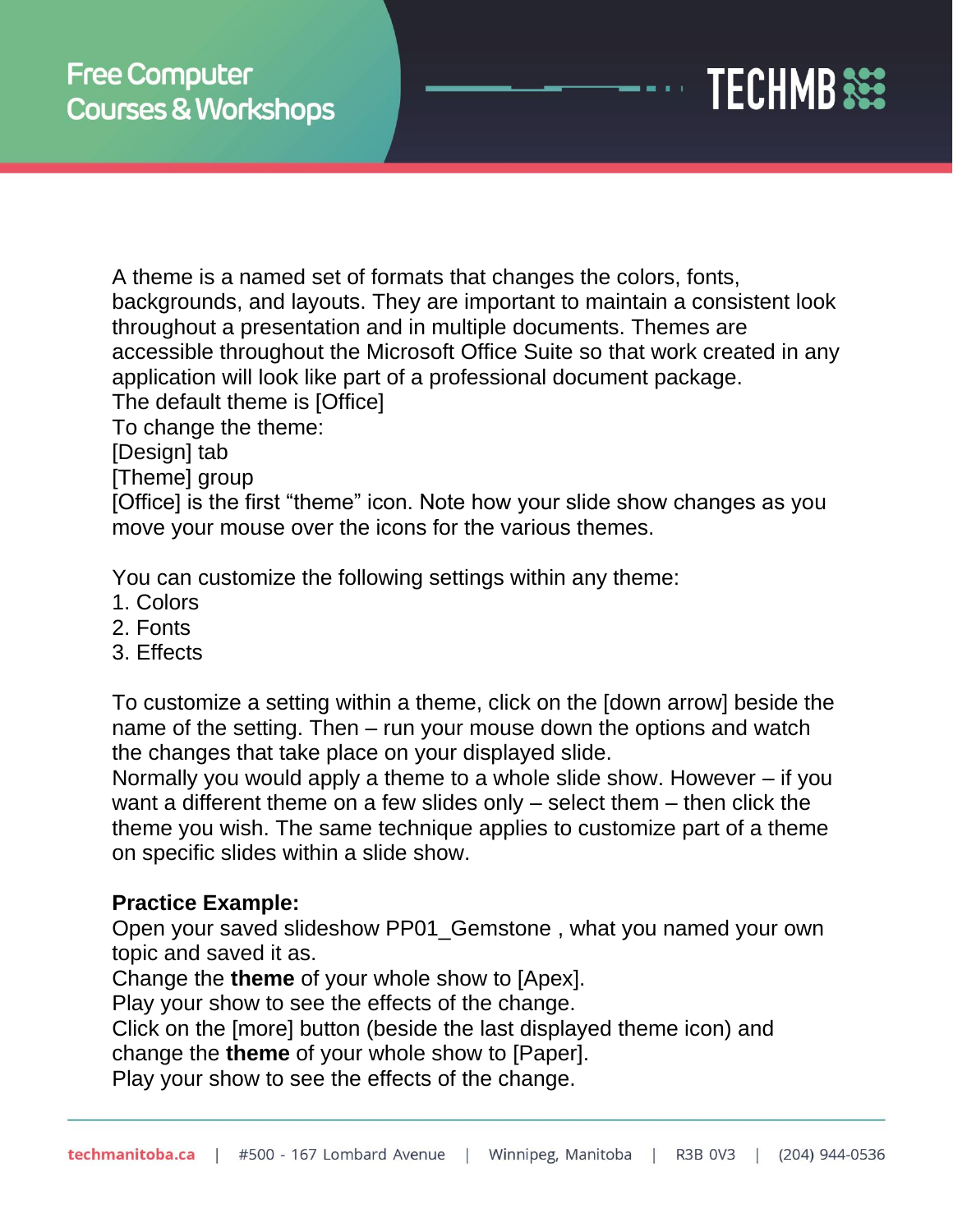

Change the **theme** of your whole show to [Civic]. Play your show to see the effects of the change. Change the **font** of your whole show to [Opulent]. Play your show to see the effects of the change. Change the **color** of your whole show to [Trek]. Play your show to see the effects of the change. Save your show as PP02:Gemstone 2 or as your topic name with the number 2 to show the second version changes in the theme.

### **Printing a Slide Show – Do we really need to kill the trees for this?**

We will not be actually printing these today- this will be for learning purposes only. Please thin of the trees before you print! If you wish to give "hand-outs" of your slide show to your audience. Unless you specify otherwise – you can waste a tremendous amount of paper and toner by printing one slide per page. Usually you will print either 3 slides on a page (to allow for the participants to take notes) – or 6 slides on a page (no space for notes but saves cost).

[File] [Print] [All Slides]

[3 Slides] allows for space to write notes... [Print]

| <b><i><u>Rakular Genetians</u></i></b>                                                                                                                                                                                                                                                                                                                                                                                                                                                                                                                                    | $\frac{1}{2} \left( \frac{1}{2} \right) \left( \frac{1}{2} \right) \left( \frac{1}{2} \right) \left( \frac{1}{2} \right) \left( \frac{1}{2} \right) \left( \frac{1}{2} \right) \left( \frac{1}{2} \right) \left( \frac{1}{2} \right) \left( \frac{1}{2} \right) \left( \frac{1}{2} \right) \left( \frac{1}{2} \right) \left( \frac{1}{2} \right) \left( \frac{1}{2} \right) \left( \frac{1}{2} \right) \left( \frac{1}{2} \right) \left( \frac{1}{2} \right) \left( \frac$<br>÷<br>____                                                                                                                                                                                                                                                                                                                                                                                                                                                                                                                         |
|---------------------------------------------------------------------------------------------------------------------------------------------------------------------------------------------------------------------------------------------------------------------------------------------------------------------------------------------------------------------------------------------------------------------------------------------------------------------------------------------------------------------------------------------------------------------------|-----------------------------------------------------------------------------------------------------------------------------------------------------------------------------------------------------------------------------------------------------------------------------------------------------------------------------------------------------------------------------------------------------------------------------------------------------------------------------------------------------------------------------------------------------------------------------------------------------------------------------------------------------------------------------------------------------------------------------------------------------------------------------------------------------------------------------------------------------------------------------------------------------------------------------------------------------------------------------------------------------------------|
| $\frac{1}{2}$                                                                                                                                                                                                                                                                                                                                                                                                                                                                                                                                                             | $\frac{1}{2} \left( \frac{1}{2} \right) \left( \frac{1}{2} \right) \left( \frac{1}{2} \right) \left( \frac{1}{2} \right) \left( \frac{1}{2} \right) \left( \frac{1}{2} \right) \left( \frac{1}{2} \right) \left( \frac{1}{2} \right) \left( \frac{1}{2} \right) \left( \frac{1}{2} \right) \left( \frac{1}{2} \right) \left( \frac{1}{2} \right) \left( \frac{1}{2} \right) \left( \frac{1}{2} \right) \left( \frac{1}{2} \right) \left( \frac{1}{2} \right) \left( \frac$<br>--<br>$\frac{1}{2} \left( \frac{1}{2} \right) \left( \frac{1}{2} \right) \left( \frac{1}{2} \right) \left( \frac{1}{2} \right) \left( \frac{1}{2} \right) \left( \frac{1}{2} \right) \left( \frac{1}{2} \right) \left( \frac{1}{2} \right) \left( \frac{1}{2} \right) \left( \frac{1}{2} \right) \left( \frac{1}{2} \right) \left( \frac{1}{2} \right) \left( \frac{1}{2} \right) \left( \frac{1}{2} \right) \left( \frac{1}{2} \right) \left( \frac{1}{2} \right) \left( \frac$<br><b>Contract Contract Contract</b><br>__<br>__ |
| -----                                                                                                                                                                                                                                                                                                                                                                                                                                                                                                                                                                     | $\sim$<br>÷                                                                                                                                                                                                                                                                                                                                                                                                                                                                                                                                                                                                                                                                                                                                                                                                                                                                                                                                                                                                     |
| <b>SORATO MARK</b><br><b>Contractor</b><br><b>CONSUMER CREW</b><br>--<br><b>Braun as me</b><br>$\frac{1}{2} \left( \frac{1}{2} \right) \left( \frac{1}{2} \right) \left( \frac{1}{2} \right) \left( \frac{1}{2} \right) \left( \frac{1}{2} \right) \left( \frac{1}{2} \right) \left( \frac{1}{2} \right) \left( \frac{1}{2} \right) \left( \frac{1}{2} \right) \left( \frac{1}{2} \right) \left( \frac{1}{2} \right) \left( \frac{1}{2} \right) \left( \frac{1}{2} \right) \left( \frac{1}{2} \right) \left( \frac{1}{2} \right) \left( \frac{1}{2} \right) \left( \frac$ | ÷<br><b>STATISTICS</b><br>___<br>$\frac{1}{2}$<br>$\overline{\phantom{a}}$<br>$\frac{1}{2}$<br>__                                                                                                                                                                                                                                                                                                                                                                                                                                                                                                                                                                                                                                                                                                                                                                                                                                                                                                               |
|                                                                                                                                                                                                                                                                                                                                                                                                                                                                                                                                                                           | <b>STATISTICS</b><br>___<br>$\frac{1}{2}$<br>$\sim$                                                                                                                                                                                                                                                                                                                                                                                                                                                                                                                                                                                                                                                                                                                                                                                                                                                                                                                                                             |
| $rac{1}{2}$<br><b>SALES AND ARRANGEMENT</b><br>Such service current man-<br>Survey, streets expensive                                                                                                                                                                                                                                                                                                                                                                                                                                                                     | $\frac{1}{2} \left( \frac{1}{2} \right) \left( \frac{1}{2} \right) \left( \frac{1}{2} \right) \left( \frac{1}{2} \right) \left( \frac{1}{2} \right) \left( \frac{1}{2} \right) \left( \frac{1}{2} \right) \left( \frac{1}{2} \right) \left( \frac{1}{2} \right) \left( \frac{1}{2} \right) \left( \frac{1}{2} \right) \left( \frac{1}{2} \right) \left( \frac{1}{2} \right) \left( \frac{1}{2} \right) \left( \frac{1}{2} \right) \left( \frac{1}{2} \right) \left( \frac$<br>$\sim$<br>$\frac{1}{2}$<br>__<br>$\frac{1}{2}$<br>__<br>___                                                                                                                                                                                                                                                                                                                                                                                                                                                                       |
|                                                                                                                                                                                                                                                                                                                                                                                                                                                                                                                                                                           | $\frac{1}{2} \left( \frac{1}{2} \right) \left( \frac{1}{2} \right) \left( \frac{1}{2} \right) \left( \frac{1}{2} \right) \left( \frac{1}{2} \right) \left( \frac{1}{2} \right) \left( \frac{1}{2} \right) \left( \frac{1}{2} \right) \left( \frac{1}{2} \right) \left( \frac{1}{2} \right) \left( \frac{1}{2} \right) \left( \frac{1}{2} \right) \left( \frac{1}{2} \right) \left( \frac{1}{2} \right) \left( \frac{1}{2} \right) \left( \frac{1}{2} \right) \left( \frac$<br>__                                                                                                                                                                                                                                                                                                                                                                                                                                                                                                                                |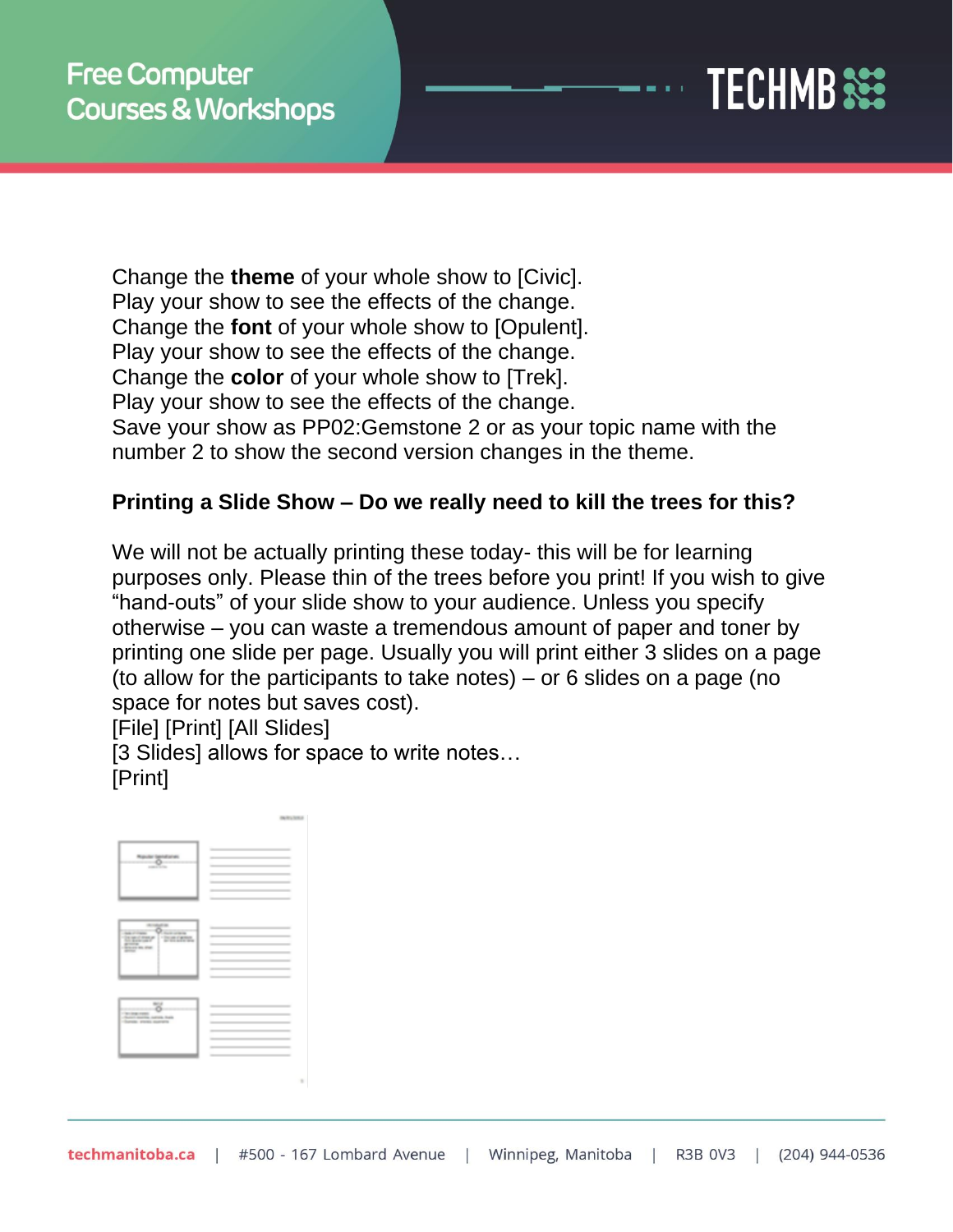



File] [Print] [All Slides] [6 Slides] [Print]

### **Adding a Footer to the Handout [File] [Print]**

At the bottom you will see [Edit Header and Footer] [Notes and Hand-Outs] Check [Date & Time] Check [Update Automatically] Check [Header] and keyboard Gemstone Report Check Page Number Check Footer and keyboard your own name [Apply to All]

Practice Example

Print a "hand-out" for your slide show with 3 slides per page. Staple the two sheets together Print a "hand-out" for your slide show with 6 slides per page.

Save your slide show as PP02:Gemstone 2, or your topic name version two that you last saved your slideshow under.